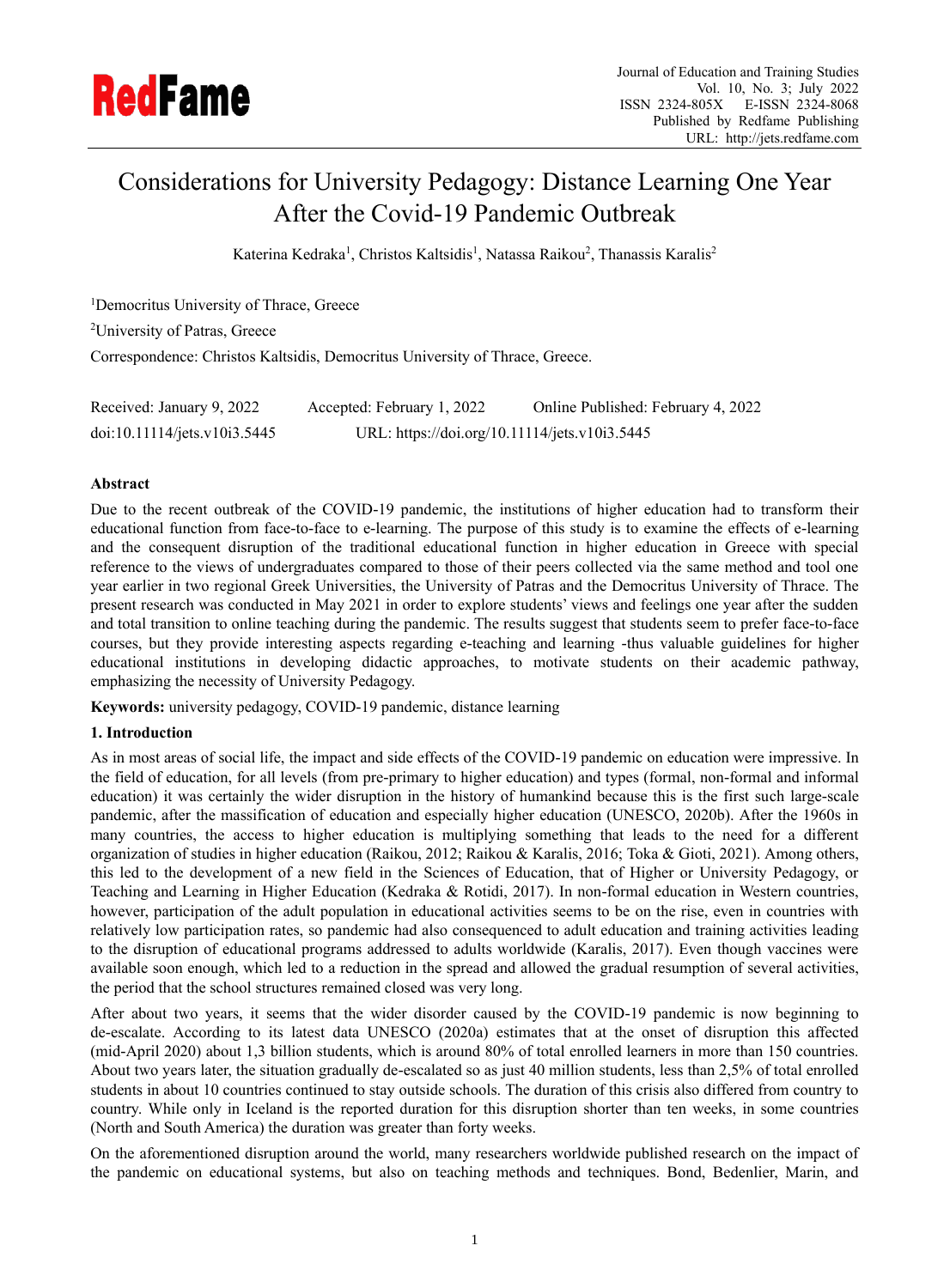Handel (2021) in their seminal work recorded 282 primary empirical studies for higher education during the initial semester of educational disruption leading to 256 articles published in 155 unique journals. In their conclusions Bond et al. emphasize that most studies focused on students' perceptions concerning the swift to online teaching mainly through surveys and not through other possible dimensions (e.g., grade differences or changes in study performance). At the very first period, the educational technology most widely used was that of synchronous collaboration tools to simulate the traditional face-to-face communication to any possible extent. In another study, Kara (2021) found that globally most higher education institutions demonstrated agility and resilience during the pandemic, concluding to a continuation of student learning. An extended literature review for the consequences of the pandemic in higher education institutions, putting an emphasis on what happened in Greece can be found in Karavas & Liontou (2022).

As widely accepted in the relevant literature after crises we do not return to what existed before and which we are accustomed to calling normality. A new reality is emerging, a reality that includes in a hybrid and transitional form features of the pre-crisis era, but also dimensions and effective solutions that emerged during the crisis. "Lessons learned" during the period of crisis form what will follow as normality for the years to come (Karalis, 2020). Thus, what can contribute to the disclosure of things to come include modes of operation during the period of crisis, the evolution and resilience of possible efficient solutions as well as their alternatives and the changes in opinions and attitudes towards certain dimensions of the future choices.

The field of Higher Education Pedagogy is one in which significant effects due to the pandemic are reasonably expected. On the one hand because as a place of education, higher education is more receptive to online teaching and on the other hand because the experience of teaching during the pandemic can even affect the teaching practices of face-to-face teaching the periods after. For Greece, a small number of studies have been published on the experience of the pandemic during its first phase, but with several important findings. Kamarianos, Adamopoulou, Lambropoulos, and Stamelos (2020) found that students were open to learning the new required skills to cope with online learning and have new experiences, and at the same time, they did not seem to face great difficulties with the new mode of teaching and learning. Giavrimis and Nikolaou (2020) showed that social capital contributes to positive social relations and students' interactions. In another study, shifts in students' ways of thinking and acting were detected (Charissi, 2020; Charissi, Tympa, and Karavida, 2020), while another study focused on best practices to enhance students' online experiences during the pandemic (Pavlis Korres, 2021).

#### **2. Method**

A few days after the disruption of educational operation in higher education institutions in Greece, we conducted a twinned study in two departments of the Democritus University of Thrace (DUTH) and the University of Patras (UP), two of the major Universities in Greece. The study was undertaken by the Laboratory of Pedagogical Research and Lifelong Education (Department of Educational Science and Early Childhood Education, UP) and the Laboratory of Teaching and Professional Development of Bioscientists (Department of Molecular Biology, DUTH). The first results of these studies were presented separately (Kedraka & Kaltsidis, 2020; Karalis & Raikou, 2020), while a comparative investigation followed (Raikou, Kaltsidis, Kedraka & Karalis, 2020) to unveil the situation in Greek higher education during the very first phase of the pandemic.

With the gradual return to forms of traditional ways of teaching and learning, the same research team also explored the views of students, after the experience of online emergency teaching and as students now returned to the traditional mode of learning. The results of this research are presented in this paper to shed light on students' opinions regarding the degree to which they accept online teaching, its relationship with the traditional mode of teaching and the possible effects of these views on the choice of future teaching solutions in higher education.

The current study was conducted in May 2021 addressing students both from the Democritus University of Thrace and the University of Patras. It followed the research design we used one year earlier with the same aim, thus to spot and compare students' views related to their impressions of their e-learning experience.

#### **3. Sample**

A total of 193 students of two Greek regional Universities participated in the survey: 107 students from the Department of Educational Science and Early Childhood Education (DESECE) at the University of Patras (UP) and 86 students from the Department of Molecular Biology and Genetics (MBG) at the Democritus University of Thrace (DUTH). Of these, 33 were men and 160 were women. In the UP the vast majority were women (97.2%), since in this Department the student population is mainly female, while in the DUTH, women constituted 65.1% of the participants. As far as the year of study is concerned, the participants came from the 2nd year of study onwards, with most of them attending the 3rd year (91/193). In particular, the vast majority of participants per institution were for the UP from the 3rd and 4th year (92.5%), while for the DUTH it was from the 2nd and 3rd year (96.5%).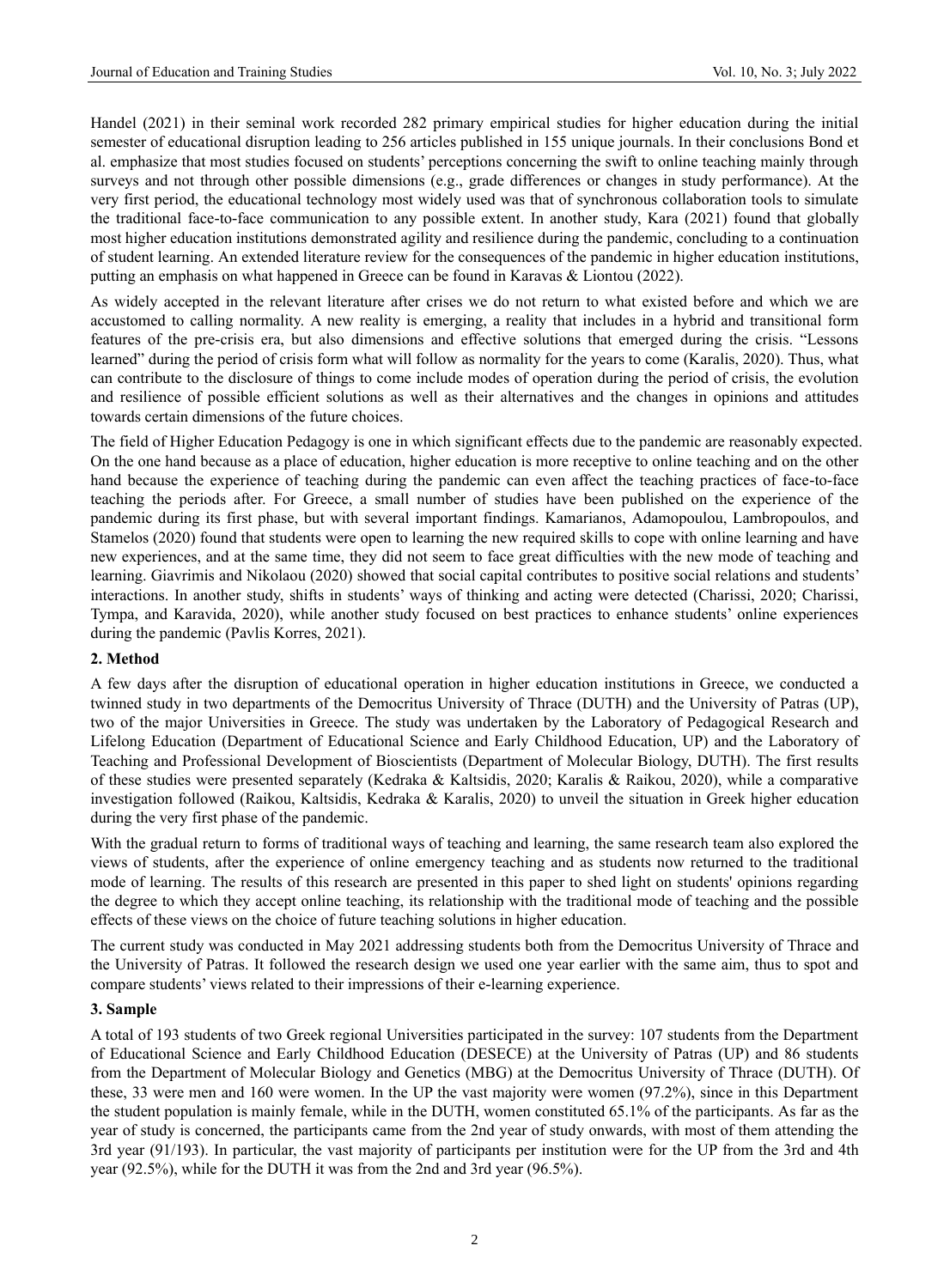## **4. Results**

Regarding online education (Table 1) the majority of students at both participating Universities (UP 84.1% - DUTH 98%) would not want (not at all/little) to maintain online education after the pandemic in Laboratory courses, while a little more than half have the same negative attitude for the continuation of online education regarding Elective (usually containing workshops) courses (UP 62.6% - DUTH 59.3%) and Lectures (UP 51.4% - DUTH 52.3%).

Table 1. Students' preference on maintaining online education after pandemic

| Type of    | Uni-        | Not at all |               |    | A little |              | Quite         |              | Much          | Very much |               |      | S.D.  |
|------------|-------------|------------|---------------|----|----------|--------------|---------------|--------------|---------------|-----------|---------------|------|-------|
| course     | versity     | N          | $\frac{0}{0}$ | N  | $\%$     | N            | $\frac{0}{0}$ | N            | $\frac{0}{0}$ | N         | $\frac{0}{0}$ | Mean |       |
|            | UP          | 43         | 40.2          | 12 | 11.2     | 13           | 12.1          | 15           | 14.0          | 24        | 22.4          | 2.67 | 1.636 |
| Lectures   | <b>DUTH</b> | 27         | 31.4          | 18 | 20.9     | 24           | 27.9          | 7            | 8.1           | 10        | 11.6          | 2.48 | 1.326 |
| Elective   | UP          | 47         | 43.9          | 20 | 18.7     | 12           | 11.2          | 15           | 14.0          | 13        | 12.1          | 2.32 | 1.458 |
| courses    | <b>DUTH</b> | 35         | 40.7          | 16 | 18.6     | 15           | 17.4          | 12           | 14.0          | 8         | 9.3           | 2.33 | 1.376 |
| Laboratory | UP          | 85         | 79.4          | 5  | 4.7      | 6            | 5.6           | 5            | 4.7           | 6         | 5.6           | 1.52 | 1.152 |
| courses    | <b>DUTH</b> | 80         | 93.0          | 5  | 5.8      | $\mathbf{0}$ | $\mathbf{0}$  | $\mathbf{0}$ | $\mathbf{0}$  |           | 1.2           | 1.1  | 0.486 |

As presented in the chart below (Figure 1), it, therefore, appears that the negative attitude towards the continuation of online education after the pandemic prevails in all kinds of courses offered at the University (Lectures-Elective-Laboratory), with the most pronounced attitude of students towards laboratory courses. In contrast, almost one in three (36.4%) believes that online education could continue for Lectures (answer: much/too much).



Figure 1. Students' preference on maintaining online education after the pandemic

Moving on to an assessment of the online education environment compared to the traditional one (Table 2), most participants take a moderate stance on the educational capabilities of the former, however, UP students have higher averages (and thus a more positive attitude) to all parameters compared to DUTH students.

More specifically, on a much/very much scale, 71% of the UP and 58.1% of the DUTH believe that new skills related to distance education are being cultivated, while 52.3% of the students of the UP and 44.2% of the DUTH believe that the content of the course is understandable. Moreover, on the same scale (much/very much), 51.4% of the UP and 37.3% of the DUTH report that attending the course online is easy.

Beyond that, lower averages  $(\leq 3)$  on the 5-point scale (where 1: not at all and 5: very much) appear in the views of the participants whether the teaching method of online education covers the needs of the course  $(3.02 \text{ UP} - 2.81 \text{ DUTH})$ , about the satisfaction of communication with the teacher (3.14 UP – 2.6 DUTH), insofar as they consider the new way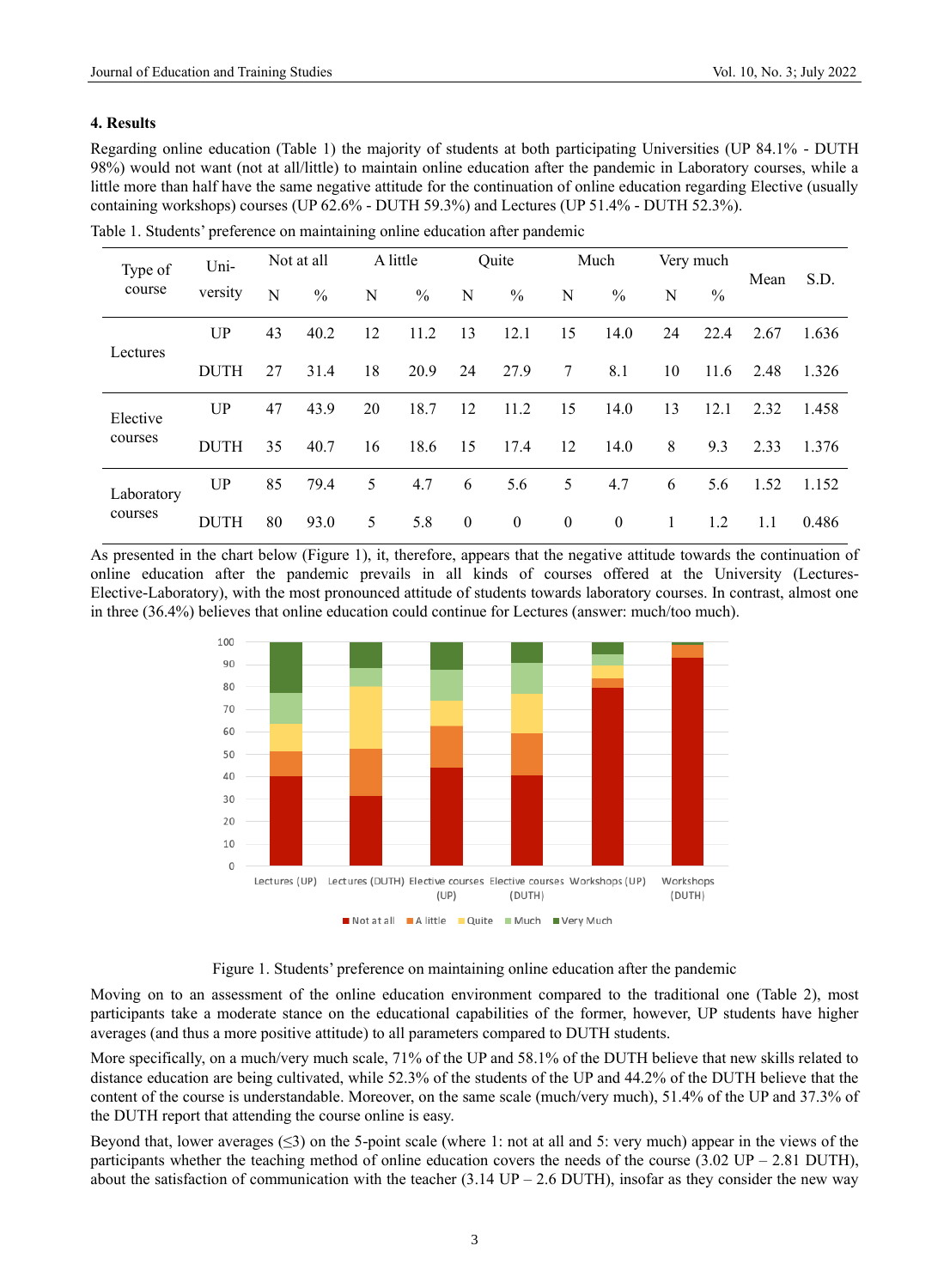of teaching to be of interest (2.9 UP – 2.5 DUTH) and in the degree of participation of students in the course (2.85 UP – 2.85 DUTH). The lowest values appear in the participants' views on the interaction between teachers and students (2.7  $UP - 2.34$  DUTH) as well as between students (2.29 UP – 1.81 DUTH).

Moving now to a comparison of these values with the corresponding findings from the survey that had been conducted a year ago in the same Departments during the first months of implementation of online education in Universities (Raikou, Kaltsidis, Kedraka & Karalis, 2020), it seems that there is a decrease in the positive attitude of students towards the new way of teaching. This decrease is observed in the students at both participating Universities, while it is more pronounced among the students at the University of Patras who in the 2020 study showed very high rates of satisfaction and positive attitude (over 70%) in almost all aspects. In other words, UP students a year ago considered the new way of teaching much more interesting and felt much more satisfied with their participation in the courses as well as with the way teachers communicated with students, while attending the course seemed to be easier for them. On the contrary, one in five DUTH students was experiencing difficulties. The only exception seems to be in DUTH students' opinion about the development of new skills, which has slightly augmented in comparison with the previous study (56% in the 2020 study – 58.1% in the 2021 study). Regarding the negative characteristics that students identify in online education, in relation to the usual educational context, the elements mentioned are related in both studies (2020  $& 2021$ ) to issues of poor interaction, cooperation and socialization in the academic context. Nevertheless, in the current study students are more concerned, having a more negative mood in most indicators.

| Assessment                                                              | Uni-        |               | Not at all       |    | A little      |    | Ouite         |                | Much          |                | Very much         | Mean | S.D.  |
|-------------------------------------------------------------------------|-------------|---------------|------------------|----|---------------|----|---------------|----------------|---------------|----------------|-------------------|------|-------|
|                                                                         | versity     | N             | $\%$             | N  | $\frac{0}{0}$ | N  | $\frac{0}{0}$ | N              | $\frac{0}{0}$ | N              | $\%$              |      |       |
| The content of the                                                      | UP          | 6             | $\overline{5.6}$ | 15 | 14.0          | 30 | 28.0          | 41             | 38.3          | 15             | 14.0              | 3.41 | 1.072 |
| is<br>course<br>comprehensible                                          | <b>DUTH</b> | 4             | 4.7              | 10 | 11.6          | 34 | 39.5          | 33             | 38.4          | 5              | 5.8               | 3.29 | 0.919 |
| New skills related<br>distance<br>to                                    | UP          | $\Omega$      | $\Omega$         | 8  | 7.5           | 23 | 21.5          | 53             | 49.5          | 23             | $\overline{21.5}$ | 3.85 | 0.845 |
| education<br>are<br>being developed                                     | <b>DUTH</b> | $\mathcal{E}$ | 3.5              | 7  | 8.1           | 26 | 30.2          | 34             | 39.5          | 16             | 18.6              | 3.62 | 0.996 |
| teaching<br>The<br>method<br>of                                         | <b>UP</b>   | 6             | $\overline{5.6}$ | 24 | 22.4          | 44 | 41.1          | 28             | 26.2          | 5              | 4.7               | 3.02 | 0.951 |
| distance learning<br>the<br>covers<br>prerequisites<br>of<br>the course | <b>DUTH</b> | 5             | 5.8              | 28 | 32.6          | 32 | 37.2          | 20             | 23.3          | 1              | 1.2               | 2.81 | 0.901 |
| The new mode of                                                         | UP          | 12            | 11.2             | 27 | 25.2          | 34 | 31.8          | 28             | 26.2          | 6              | 5.6               | 2.90 | 1.090 |
| teaching<br>is<br>interesting                                           | <b>DUTH</b> | 20            | 23.3             | 25 | 29.1          | 22 | 25.6          | 16             | 18.6          | 3              | 3.5               | 2.5  | 1.145 |
| Communication                                                           | UP          | 3             | 2.8              | 22 | 20.6          | 45 | 42.1          | 31             | 29.0          | 6              | 5.6               | 3.14 | 0.905 |
| with the teacher is<br>satisfactory                                     | <b>DUTH</b> | 14            | 16.3             | 28 | 32.6          | 24 | 27.9          | 18             | 20.9          | $\overline{c}$ | 2.3               | 2.6  | 1.066 |
| $\overline{\text{in}}$<br>Participation                                 | <b>UP</b>   | 11            | 10.3             | 29 | 27.1          | 39 | 36.4          | 21             | 19.6          | $\overline{7}$ | 6.5               | 2.85 | 1.062 |
| class is great                                                          | <b>DUTH</b> | 4             | 4.7              | 24 | 27.9          | 40 | 46.5          | 17             | 19.8          |                | 1.2               | 2.85 | 0.833 |
| Attending is easy                                                       | <b>UP</b>   | 6             | 5.6              | 21 | 19.6          | 25 | 23.4          | 38             | 35.5          | 17             | 15.9              | 3.36 | 1.136 |
|                                                                         | <b>DUTH</b> | 11            | 12.8             | 18 | 20.9          | 25 | 29.1          | 20             | 23.3          | 12             | 14.0              | 3.05 | 1.236 |
| The<br>interaction<br>between teacher                                   | UP          | 14            | 13.1             | 29 | 27.1          | 44 | 41.1          | 15             | 14.0          | 5              | 4.7               | 2.70 | 1.021 |
| and<br>students is<br>great                                             | <b>DUTH</b> | 12            | 14.0             | 41 | 47.7          | 25 | 29.1          | 8              | 9.3           | $\mathbf{0}$   | $\mathbf{0}$      | 2.34 | 0.835 |
| interaction<br>The                                                      | <b>UP</b>   | 32            | 29.9             | 33 | 30.8          | 27 | 25.2          | 9              | 8.4           | 6              | 5.6               | 2.29 | 1.149 |
| among students is<br>great                                              | <b>DUTH</b> | 36            | 41.9             | 32 | 37.2          | 16 | 18.6          | $\overline{c}$ | 2.3           | $\theta$       | $\theta$          | 1.81 | 0.819 |

Table 2. Assessment of the online educational environment (compared to the previous one)

Referring to the online course (Table 3), the majority of the participants consider that it affects much / very much whether the professor during the course has the camera open  $(68.2\% \text{ UP} - 70.9\% \text{ DUTH})$ , any deficiencies of the teacher in knowledge of handling the platform  $(65.4\% \text{ UP} - 74.5\% \text{ DUTH})$ , the non-cooperation with their fellow students (62.6% UP – 65.1% DUTH) and the non-visual communication with the rest of their fellow students (54.2% UP – 61.6% DUTH). Regarding the differences between the two Universities, it appears from the participants' responses that the students of the DUTH have a stronger view of the effect of the above parameters on the effectiveness of the online course in relation to the students at the University of Patras.

Compared to the corresponding survey a year ago (Raikou, Kaltsidis, Kedraka & Karalis, 2020), it seems that we have an increase in the importance that students give to factors affecting e-learning. Specifically, in all parameters it is observed that the percentages that responded much / very much move mainly between 10%-20% more in both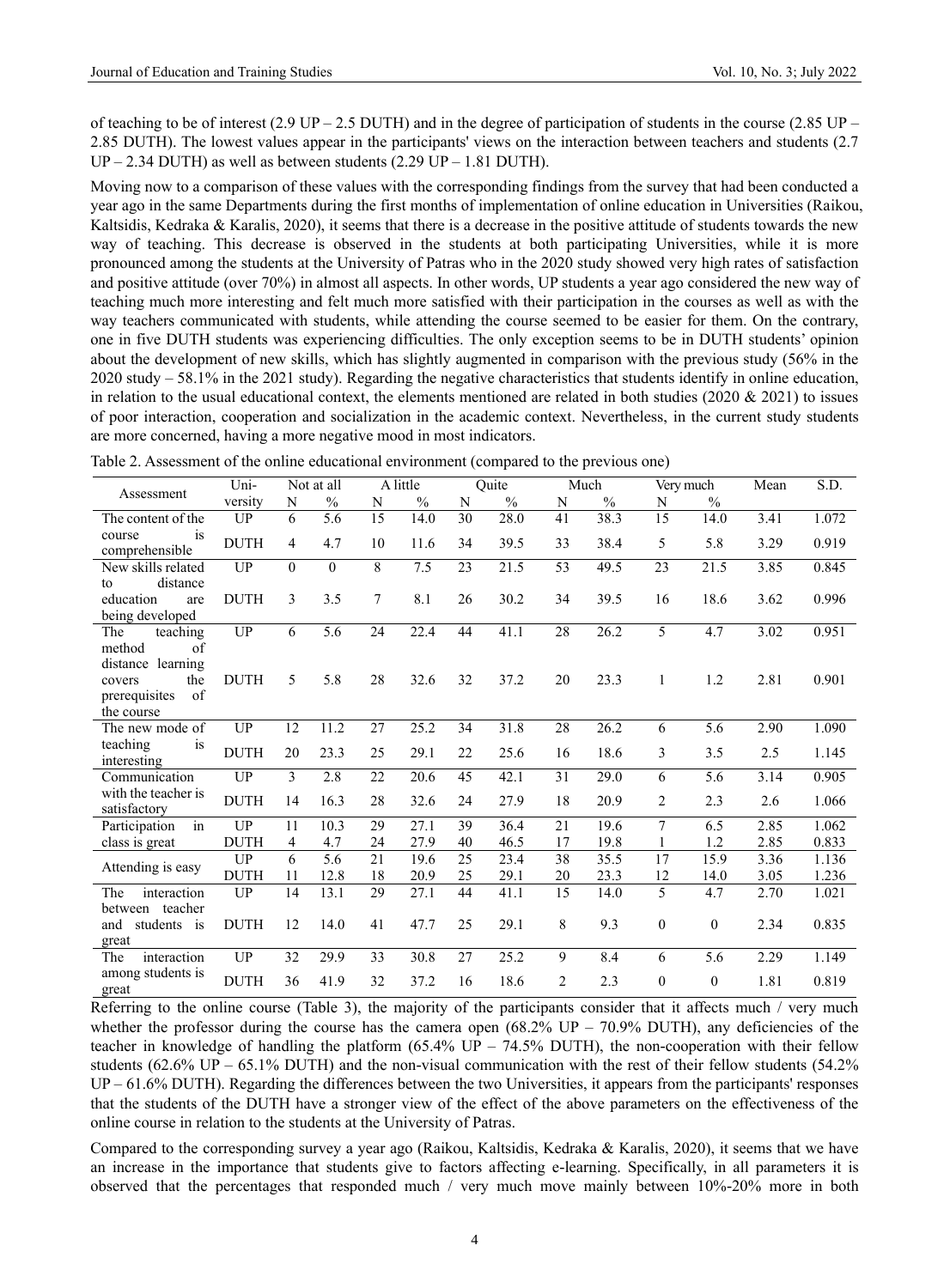Universities, with the exception of whether they consider that it affects a much / very much whether the professor during the course has the camera open, where the increase in the percentage in DUTH reaches 45.5% (25.4% in the 2020 study - 70.9% in the 2021 study). Similarly, in UP the largest increase is observed in the emphasis given by the participating students to visual communication with the rest of their fellow students, where the difference reaches about 20% (34.9% in the 2020 study – 54.2% in the 2021 study).

| Table 3. Factors affecting students' e-learning |  |
|-------------------------------------------------|--|
|-------------------------------------------------|--|

|                                                                      | Uni-        |        | Not at all    |                | A little      |    | Quite         |    | Much          | Very much |               | Mean | S.D.  |
|----------------------------------------------------------------------|-------------|--------|---------------|----------------|---------------|----|---------------|----|---------------|-----------|---------------|------|-------|
| Factors                                                              | versity     | N      | $\frac{0}{0}$ | N              | $\frac{0}{0}$ | N  | $\frac{0}{0}$ | N  | $\frac{0}{0}$ | N         | $\frac{0}{0}$ |      |       |
| teacher's<br>The                                                     | UP          | $\tau$ | 6.5           | 9              | 8.4           | 18 | 16.8          | 40 | 37.4          | 33        | 30.8          | 3.78 | 1.168 |
| should<br>camera<br>be on                                            | <b>DUTH</b> | 3      | 3.5           | 8              | 9.3           | 14 | 16.3          | 34 | 39.5          | 27        | 31.4          | 3.86 | 1.076 |
| Teacher's                                                            | UP          | 3      | 2.8           | 10             | 9.3           | 24 | 22.4          | 50 | 46.7          | 20        | 18.7          | 3.69 | 0.975 |
| deficiencies<br>1n<br>of<br>knowledge<br>the<br>handling<br>platform | <b>DUTH</b> |        | 1.2           | $\overline{4}$ | 4.7           | 17 | 19.8          | 36 | 41.9          | 28        | 32.6          | 4    | 0.907 |
| Non-visual                                                           | UP          | 9      | 8.4           | 14             | 13.1          | 26 | 24.3          | 37 | 34.6          | 21        | 19.6          | 3.44 | 1.191 |
| communication<br>with my fellow<br>students                          | <b>DUTH</b> | 8      | 9.3           | 8              | 9.3           | 17 | 19.8          | 26 | 30.2          | 27        | 31.4          | 3.65 | 1.272 |
| Non-cooperation                                                      | <b>UP</b>   | 7      | 6.5           | 9              | 8.4           | 24 | 22.4          | 40 | 37.4          | 27        | 25.2          | 3.66 | 1.141 |
| with my fellow<br>students                                           | <b>DUTH</b> | 6      | 7.0           | 7              | 8.1           | 17 | 19.8          | 30 | 34.9          | 26        | 30.2          | 3.73 | 1.182 |

Regarding the question of which way is easier to ask questions (Table 4), for UP students the first preference is through a microphone on Zoom (Mean 3.85), followed by the face-to-face way in the classroom (3.79), which is the first preference of the students of the DUTH (3.63). The next way it was declared was in groups (breakout rooms) on Zoom (3.52 UP-3.43 DUTH), while the smaller Mean had the chat during the course (3.43 UP-3.27 DUTH). In contrast, in the corresponding survey conducted a year ago (Raikou, Kaltsidis, Kedraka & Karalis, 2020), in both Universities, students preferred mostly (much/very much) chat, meaning written communication to pose questions, rather than speaking on their microphone during the electronic class. In other words, text messages were the main mode of communication during the course for both Universities in the first months of online learning.

| Ways of          | Uni-versity |          | Not at all    |    | A little      | Ouite |               | Much |               | Very much |               | Mean | S.D.  |
|------------------|-------------|----------|---------------|----|---------------|-------|---------------|------|---------------|-----------|---------------|------|-------|
| communication    |             | N        | $\frac{0}{0}$ | N  | $\frac{0}{0}$ | N     | $\frac{0}{0}$ | N    | $\frac{0}{0}$ | N         | $\frac{0}{0}$ |      |       |
|                  | UP          | 9        | 8.4           | 12 | 11.2          | 34    | 31.8          | 28   | 26.2          | 24        | 22.4          | 3.43 | 1.198 |
| On chat          | <b>DUTH</b> | 10       | 11.6          | 11 | 12.8          | 23    | 26.7          | 30   | 34.9          | 12        | 14.0          | 3.27 | 1.202 |
|                  | UP          | $\theta$ | $\theta$      | 6  | 5.6           | 30    | 28.0          | 45   | 42.1          | 26        | 24.3          | 3.85 | 0.856 |
| Speaking online  | <b>DUTH</b> | 8        | 9.3           | 14 | 16.3          | 22    | 25.6          | 30   | 34.9          | 12        | 14.0          | 3.28 | 1.175 |
| Online<br>groups | UP          | 4        | 3.7           | 13 | 12.1          | 33    | 30.8          | 37   | 34.6          | 20        | 18.7          | 3.52 | 1.049 |
| (breakout rooms) | <b>DUTH</b> |          | 8.1           | 11 | 12.8          | 21    | 24.4          | 32   | 37.2          | 15        | 17.4          | 3.43 | 1.164 |
|                  | UP          | 6        | 5.6           | 12 | 11.2          | 24    | 22.4          | 22   | 20.6          | 43        | 40.2          | 3.79 | 1.244 |
| In the classroom | <b>DUTH</b> | 8        | 9.3           | 7  | 8.1           | 19    | 22.1          | 27   | 31.4          | 25        | 29.1          | 3.63 | 1.247 |

Table 4. Students' preferred ways of communicating with the instructor

The element that students mention they miss about the University's usual operating mode is mainly the social aspect (Table 5). Specifically, the majority of students in both Universities missed social interaction on campus (95.3% UP – 87.2% DUTH), followed by face-to-face communication during lessons  $(82.2\%$  UP –  $86\%$  DUTH), as well as their fellow students (82.3% UP – 82.6% DUTH). Next in order of statement are the classrooms (71% UP – 73.2% DUTH), teachers  $(64.5\% \text{ UP} - 73.3\% \text{ DUTH})$  and the library  $(45.8\% \text{ UP} - 64\% \text{ DUTH})$ .

Therefore, a remarkable lack of social interaction in both Universities is mentioned, which is in line with the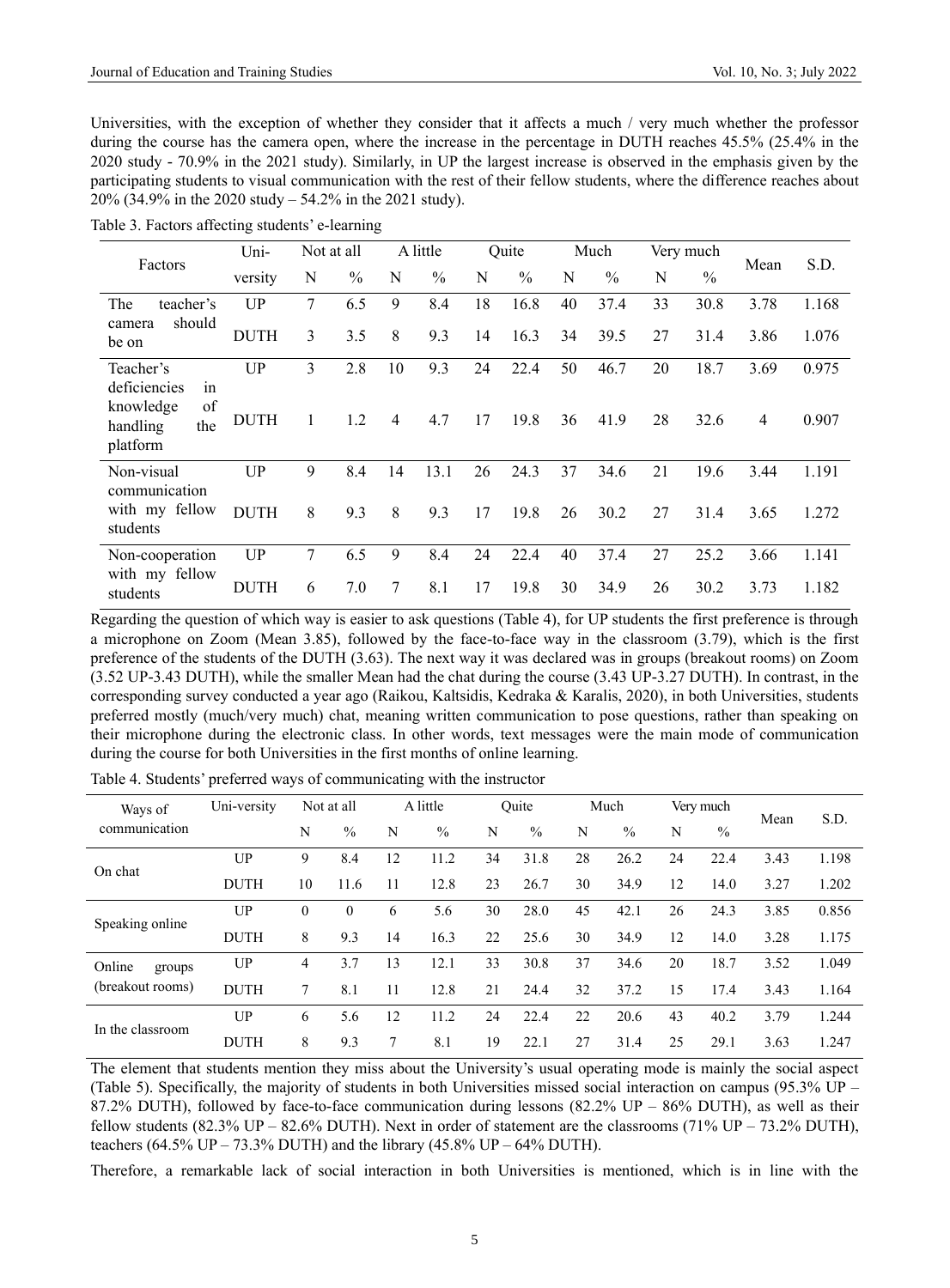corresponding survey a year ago (Raikou, Kaltsidis, Kedraka & Karalis, 2020). However, it is worth pointing out that all values in current research are higher than in the previous one (an increase between 6.6%-24.4% for both Universities), especially as far as educational spaces are concerned, where the increase in the percentage is over 15% in both Universities (classrooms: 46.6% UP-57.3% DUTH in the 2020 study & 71% UP – 73.2% DUTH in the 2021 study, and the University library:  $27.2\%$  UP-45.3% DUTH in the 2020 study  $& 45.8\%$  UP – 64% DUTH in the 2021 study).

Another difference compared to the previous survey is that the teachers, while in the previous year's ranking of the elements that were missing from students due to online education were in the 4th place, in the current survey they found themselves in the 5th place, with the classrooms being reported as a bigger shortage now. It seems that the classrooms are missing in the students much more than a year ago, while respectively the teachers no longer miss them to the same extent, since obviously through online education they keep contact and cover the need for communication with them.

| Elements                     | Uni-versit  |                  | Not at all    |                | A little      |                | Quite         |    | Much          | Very much |               | Mean | S.D.                   |
|------------------------------|-------------|------------------|---------------|----------------|---------------|----------------|---------------|----|---------------|-----------|---------------|------|------------------------|
|                              | у           | N                | $\frac{0}{0}$ | N              | $\frac{0}{0}$ | N              | $\frac{0}{0}$ | N  | $\frac{0}{0}$ | N         | $\frac{0}{0}$ |      |                        |
|                              | <b>UP</b>   | 3                | 2.8           | 13             | 12.1          | 22             | 20.6          | 40 | 37.4          | 29        | 27.1          | 3.74 | 1.07<br>6              |
| Educators                    | <b>DUTH</b> | 5                | 5.8           | 5              | 5.8           | 13             | 15.1          | 41 | 47.7          | 22        | 25.6          | 3.81 | 1.06<br>8              |
| Fellow                       | <b>UP</b>   | $\mathbf{1}$     | 0.9           | 10             | 9.3           | 8              | 7.5           | 22 | 20.6          | 66        | 61.7          | 4.33 | 1.02<br>6              |
| students                     | <b>DUTH</b> | $\overline{4}$   | 4.7           | 4              | 4.7           | $\tau$         | 8.1           | 19 | 22.1          | 52        | 60.5          | 4.29 | 1.10<br>5              |
|                              | <b>UP</b>   | $\,$ 8 $\,$      | 7.5           | 25             | 23.4          | 25             | 23.4          | 23 | 21.5          | 26        | 24.3          | 3.32 | 1.27<br>8              |
| Library                      | <b>DUTH</b> | $\overline{2}$   | 2.3           | 6              | 7.0           | 23             | 26.7          | 25 | 29.1          | 30        | 34.9          | 3.87 | 1.04<br>9              |
| Classrooms                   | <b>UP</b>   | $\overline{4}$   | 3.7           | 5              | 4.7           | 22             | 20.6          | 35 | 32.7          | 41        | 38.3          | 3.97 | 1.05<br>9              |
|                              | <b>DUTH</b> | $\overline{2}$   | 2.3           | 6              | 7.0           | 15             | 17.4          | 32 | 37.2          | 31        | 36.0          | 3.98 | 1.01<br>$\overline{7}$ |
| In<br>person<br>communicatio | UP          | $\mathbf{0}$     | $\mathbf{0}$  | 5              | 4.7           | 14             | 13.1          | 30 | 28.0          | 58        | 54.2          | 4.32 | $0.87\,$<br>5          |
| during the<br>n<br>lesson    | <b>DUTH</b> | $\overline{2}$   | 2.3           | $\overline{2}$ | 2.3           | 8              | 9.3           | 21 | 24.4          | 53        | 61.6          | 4.41 | 0.92<br>5              |
| Social                       | <b>UP</b>   | $\boldsymbol{0}$ | $\mathbf{0}$  | 3              | 2.8           | $\overline{2}$ | 1.9           | 18 | 16.8          | 84        | 78.5          | 4.71 | 0.64<br>$\overline{4}$ |
| interaction                  | <b>DUTH</b> | $\mathfrak{Z}$   | 3.5           | 3              | 3.5           | 5              | 5.8           | 13 | 15.1          | 62        | 72.1          | 4.49 | 1.00<br>3              |

Table 5. Elements of regular education that are missing from online education

Regarding the feelings of the students when the University closed (Table 6), the participants stated that they were mainly curious about what will happen (Mean: 4.01 UP-4.03 DUTH), anxiety about when and how the studies will be continued (4.2 2 UP-3.9 DUTH), fear of the possibility of non-continuation of studies (3.83 UP-3.36 DUTH) and sadness for the interruption of studies (3.82 UP-3.29 DUTH). Especially per University institution, the most intense feeling for the participating students at the University of Patras was the anxiety for their studies (84.1% much / very much), while for the participants from the DUTH it was curiosity about what would follow (74.4% much/much).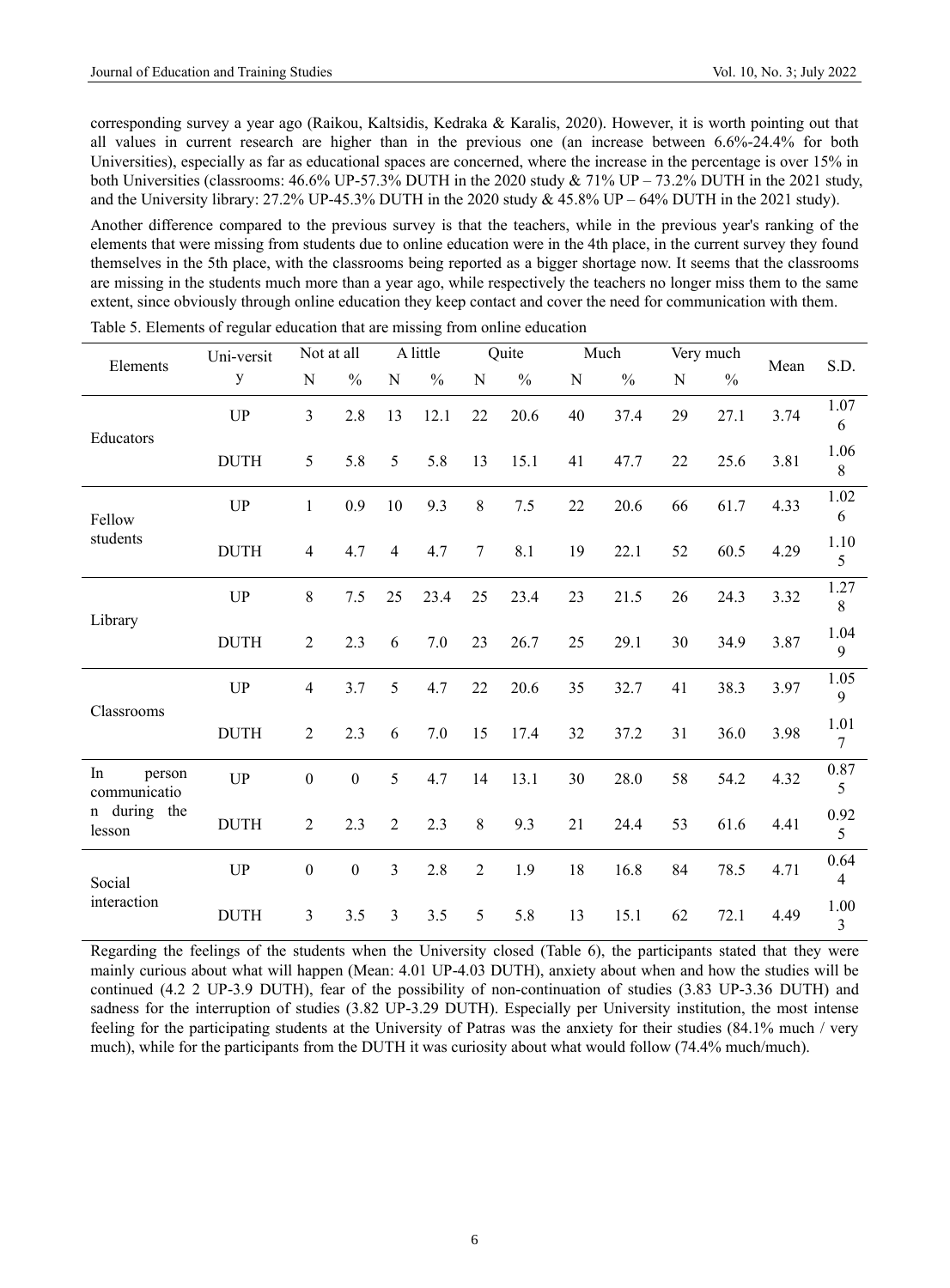Table 6. Students' emotions when the Universities closed due to the COVID-19 pandemic

| Emotions                                |             |                | Not at all    |                | A little      |                | Quite         |              | Much          |              | Very much     | Mean | S.D.  |
|-----------------------------------------|-------------|----------------|---------------|----------------|---------------|----------------|---------------|--------------|---------------|--------------|---------------|------|-------|
|                                         | Uni-versity | ${\bf N}$      | $\frac{0}{0}$ | N              | $\frac{0}{0}$ | N              | $\frac{0}{0}$ | N            | $\frac{0}{0}$ | N            | $\frac{0}{0}$ |      |       |
| Joy at the classes                      | <b>UP</b>   | 29             | 27.1          | 35             | 32.7          | 23             | 21.5          | 13           | 12.1          | 7            | 6.5           | 2.38 | 1.195 |
| not being held                          | <b>DUTH</b> | 13             | 15.1          | 18             | 20.9          | 35             | 40.7          | 14           | 16.3          | 6            | 7.0           | 2.79 | 1.107 |
| Curiosity about                         | <b>UP</b>   | 2              | 1.9           | 6              | 5.6           | 16             | 15.0          | 48           | 44.9          | 35           | 32.7          | 4.01 | 0.937 |
| what will happen                        | <b>DUTH</b> | $\mathbf{1}$   | 1.2           | $\overline{4}$ | 4.7           | 17             | 19.8          | 33           | 38.4          | 31           | 36.0          | 4.03 | 0.926 |
| Sorrow over the<br>interruption<br>of   | <b>UP</b>   | $\mathbf{1}$   | 0.9           | 12             | 11.2          | 26             | 24.3          | 34           | 31.8          | 34           | 31.8          | 3.82 | 1.035 |
| studies                                 | <b>DUTH</b> | 6              | 7.0           | 12             | 14.0          | 33             | 38.4          | 21           | 24.4          | 14           | 16.3          | 3.29 | 1.115 |
| for<br>Fear<br>the<br>possibility<br>of | <b>UP</b>   | 10             | 9.3           | 8              | 7.5           | 14             | 13.1          | 33           | 30.8          | 42           | 39.3          | 3.83 | 1.285 |
| non-continuation<br>of studies          | <b>DUTH</b> | 11             | 12.8          | 15             | 17.4          | 15             | 17.4          | 22           | 25.6          | 23           | 26.7          | 3.36 | 1.38  |
| Anxiety<br>about<br>when and how        | <b>UP</b>   | $\overline{2}$ | 1.9           | $8\,$          | 7.5           | $\overline{7}$ | 6.5           | 37           | 34.6          | 53           | 49.5          | 4.22 | 0.993 |
| studies will be<br>completed            | <b>DUTH</b> | 5              | 5.8           | 5              | 5.8           | 14             | 16.3          | 32           | 37.2          | 30           | 34.9          | 3.9  | 1.128 |
| Indifference<br>because it did          | <b>UP</b>   | 89             | 83.2          | 6              | 5.6           | 10             | 9.3           | $\mathbf{1}$ | 0.9           | $\mathbf{1}$ | 0.9           | 1.31 | 0.757 |
| not bother me                           | <b>DUTH</b> | 71             | 82.6          | 9              | 10.5          | 3              | 3.5           | 2            | 2.3           | 1            | 1.2           | 1.29 | 0.749 |

Accordingly, the feelings expressed a year later (Table 7) were for both the participating students from the UP and the DUTH relief that the studies were not interrupted (Mean: 4.3 UP – 3.91 DUTH). However, the feeling of curiosity about how the studies will continue remains high (3.78 UP – 3.95 DUTH), while at the same time they feel happy that the courses continue  $(3.71 \text{ UP} - 3.44 \text{ DUTH}).$ 

Comparing these figures with the feelings expressed by students during the first months of implementation of the new way of education a year ago (2020), it seems that as then so now positive emotions dominate, however, the intensity of these feelings appears in almost all cases reduced (lower percentage of responses much / very much). When online classes started, the majority in both Universities stated a clear change of emotions, mainly towards a positive direction. They expressed satisfaction and joy that the semester would not be lost. In particular, as for the intensity of dominant emotions during online teaching, we can observe that relief (much/very much), because the semester will not be lost, was expressed at the University of Patras by 95.2% of the participants at the beginning of the online education and 87.8% one year after, while at the University of Thrace by 86.6% and 76.8% respectively. Curiosity about how to continue their studies was noted by 70.9% (2020 study) - 67.2% (2021 study) and 69.4 (2020 study) - 76.7% (2021 study) respectively. It seems that the only feeling that was strengthened in the current study was a curiosity for the future of their studies for the students of the DUTH.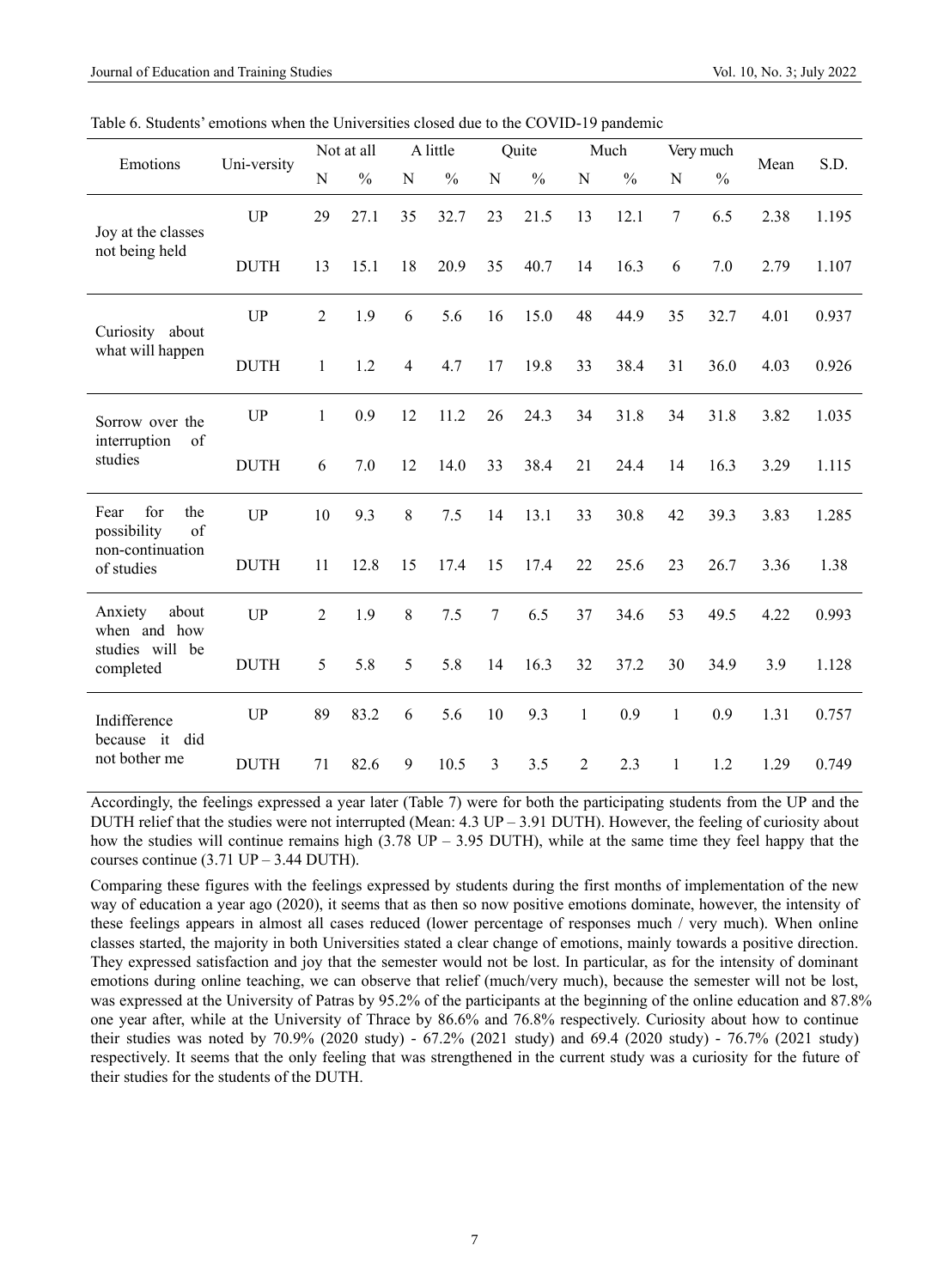| Emotions                                         | Uni-versity |                          | Not at all    |                | A little      |             | Quite         |    | Much          | Very much |               | Mean | S.D.  |
|--------------------------------------------------|-------------|--------------------------|---------------|----------------|---------------|-------------|---------------|----|---------------|-----------|---------------|------|-------|
|                                                  |             | ${\bf N}$                | $\frac{0}{0}$ | N              | $\frac{0}{0}$ | $\mathbf N$ | $\frac{0}{0}$ | N  | $\frac{0}{0}$ | N         | $\frac{0}{0}$ |      |       |
| the<br>Joy<br>at<br>continuity of the            | <b>UP</b>   | $\overline{\mathcal{A}}$ | 3.7           | $\overline{7}$ | 6.5           | 25          | 23.4          | 51 | 47.7          | 20        | 18.7          | 3.71 | 0.971 |
| lessons                                          | <b>DUTH</b> | 7                        | 8.1           | $\overline{3}$ | 3.5           | 29          | 33.7          | 39 | 45.3          | 8         | 9.3           | 3.44 | 1.001 |
| Pleasure at not<br>having<br>to<br>commute<br>to | <b>UP</b>   | 19                       | 17.8          | 18             | 16.8          | 24          | 22.4          | 19 | 17.8          | 27        | 25.2          | 3.16 | 1.435 |
| attend classes                                   | <b>DUTH</b> | 12                       | 14.0          | 26             | 30.2          | 16          | 18.6          | 14 | 16.3          | 18        | 20.9          | 3    | 1.372 |
| Relief<br>at<br>not<br>the<br>losing             | <b>UP</b>   | $\overline{2}$           | 1.9           | 1              | 0.9           | 10          | 9.3           | 44 | 41.1          | 50        | 46.7          | 4.30 | 0.827 |
| semester                                         | <b>DUTH</b> | 5                        | 5.8           | 6              | 7.0           | 9           | 10.5          | 38 | 44.2          | 28        | 32.6          | 3.91 | 1.113 |
| Enthusiasm for<br>the<br>new                     | <b>UP</b>   | 13                       | 12.1          | 33             | 30.8          | 33          | 30.8          | 16 | 15.0          | 12        | 11.2          | 2.82 | 1.172 |
| experience                                       | <b>DUTH</b> | 19                       | 22.1          | 25             | 29.1          | 26          | 30.2          | 10 | 11.6          | 6         | 7.0           | 2.52 | 1.165 |
| Disappointment.<br>the<br>new<br>educational     | <b>UP</b>   | 19                       | 17.8          | 23             | 21.5          | 26          | 24.3          | 25 | 23.4          | 14        | 13.1          | 2.93 | 1.301 |
| environment<br>does not work<br>for me           | <b>DUTH</b> | 9                        | 10.5          | 12             | 14.0          | 21          | 24.4          | 25 | 29.1          | 19        | 22.1          | 3.38 | 1.266 |
| Curiosity about                                  | <b>UP</b>   | 9                        | 8.4           | $\overline{4}$ | 3.7           | 22          | 20.6          | 39 | 36.4          | 33        | 30.8          | 3.78 | 1.176 |
| how studies will<br>continue                     | <b>DUTH</b> | 3                        | 3.5           | 5              | 5.8           | 12          | 14.0          | 39 | 45.3          | 27        | 31.4          | 3.95 | 1.005 |

Nevertheless, as mentioned above, the intensity of the positive emotions seemed much greater one year ago and particularly at the students of UP in comparison to the students of DUTH. However, in the current study, the intensity is much lower for the students of UP (a difference between 25%-44.7%). More specifically, the participating students expressed joy at the continuity of the lessons [UP: 91.3% (2020 study)/66.4% (2021 study) - DUTH: 60% (2020 study)/54.6% (2021 study)], pleasure that no commuting is required for the course [70.9% (2020 study)/ 43% (2021 study) - 44% (2020 study)/37.2% (2021 study)], as well as enthusiasm for the new experience [70.9% (2020 study)/ 26.2% (2021 study) - 21.3% (2020 study)/18.6% (2021 study)]. This is in accordance with the intensity of disappointment with the new educational environment, where the differentiation between the two Universities is clear: 48% 24.5% of the UT participants and 80.6% 38.3% of the UP participants showed no or little disappointment with the new educational environment. In other words, students from the UP were more enthusiastic than students from the DUTH about the way the courses have continued, nevertheless, this enthusiasm and excitement are significantly limited one year after. On the other hand, students from the DUTH, from the beginning of online learning till one year after, seem more moderate.

### **5. Discussion**

After two years of the COVID-19 pandemic in our lives, we realized there are two kinds of pandemics– the health pandemic and an associated economic and social one based on the fears and anxieties raised of the first, which affect the educational community as well (Peters & Rizvi, 2020). After the first shock of lockdowns due to the pandemic, Universities had to switch to online instruction. The pandemic has indeed impacted teaching in higher education (UNESCO, 2020) and although most Universities have successfully switched their teaching activities from face-to-face to the online mode, several problems arose, such as low quality of teaching, work overload, access difficulties, students'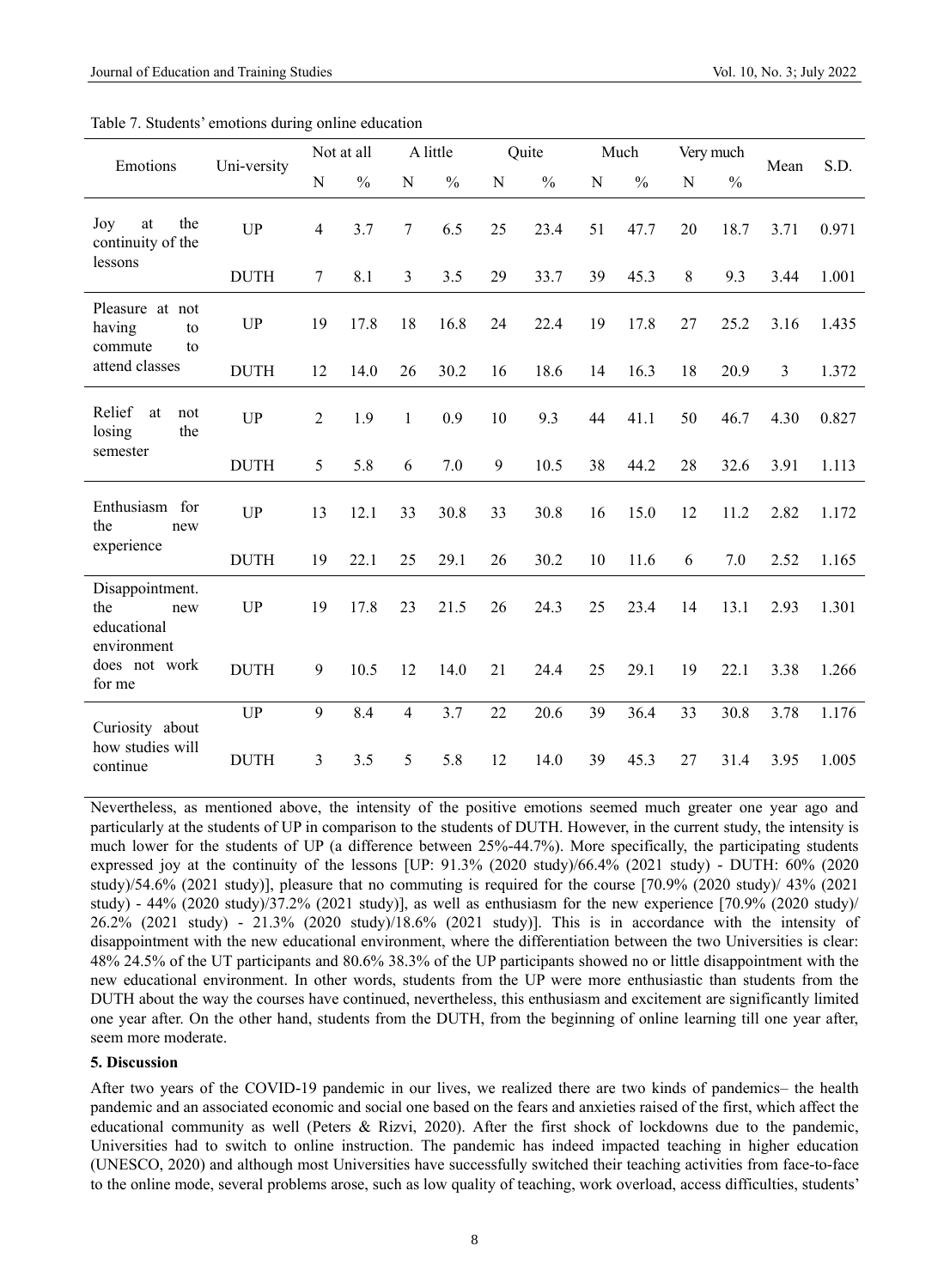anxiety and dissatisfaction and more (Gusso et al., 2020). Higher education institutions around the world tried to adapt to the pandemic as soon as they could, depending on their readiness to provide online lessons and different strategies regarding teaching and learning. At the beginning of this period in the Spring semester of 2020, we referred to an *emergency remote teaching* (Hodges et al., 2020). The uncomfortable situation continued in 2021, with an impact on students in all levels of education (Bond, 2020; Marinoni et al., 2020).

In our study, we attempt to understand students' views, perceptions, and concerns from distance learning through opportunities and challenges they experienced during the second phase of the closure of higher education institutes due to the covid-19 pandemic in the academic year 2020-21. Data were collected in May 2021 through an online survey questionnaire and the participants were 193 students of two peripheral Universities in Greece: the University of Patras and the Democritus University of Thrace. The aim of the study was to monitor students' perceived opportunities and advantages of distance learning to those of the previous year, when they were introduced to distance learning methods for the first time, depicted in a previous study we conducted one year ago (Raikou, Kaltsidis, Kedraka & Karalis, 2020).

Considering that we used the same questionnaire, we tried to compare students' attitudes, concerns and opinions with the findings from the survey that we conducted a year ago in the same Departments during the first months of implementation of online education in Universities (Raikou, Kaltsidis, Kedraka & Karalis, 2020). It seems that there is a decrease in the positive attitudes of students towards the new way of teaching. This decrease is observed in the students at both participating Universities, while it is more pronounced among the students at the University of Patras who in the 2020 study showed very high rates of satisfaction and positive attitude (over 70%) in almost all aspects. In other words, UP students a year ago considered the new way of teaching much more interesting and felt much more satisfied with their participation in the courses as well as with the way teachers communicated with students, while attending the course seemed to be easier for them. On the contrary, DUTH students were experiencing difficulties.

The findings in our research show that students from both Greek Universities, despite their initial reservations in 2020, seems that they were enjoying distance education and they had a rather positive attitude but after three semesters of online education, though, they are certainly less enthusiastic. Comparing the online education environment to the traditional face-to-face one, most participants take a moderate stance on the educational skills acquired through e-learning, however, UP students have a more positive attitude compared to DUTH students, since they believe that new skills related to distance education are being cultivated. Moreover, 51.4% of the UP and 37.3% of the DUTH students report that attending the online courses is easy and comfortable.

Indeed, most of them at both participating Universities would not want at all to maintain online education after the pandemic in laboratory courses, while a little more than half have the same negative attitude towards online education in lectures. Students from the UP were more enthusiastic than students from the DUTH about the way the courses have continued, nevertheless, this enthusiasm and excitement are significantly definitely limited one year after. Indeed, the National Centre for Student Equity in Higher Education in Australia underlines that students are at risk for long-term educational disengagement and increased psychosocial challenges due to continuous distance learning procedures they had to follow during the pandemic (Burke, 2021).

Regarding the negative aspects in online education, in relation to the usual (that is face-to-face) educational context, students identify elements like interaction, cooperation and socialization in the academic context as poor, although they consider that a better knowledge of handling platforms, chats, breakout rooms and cameras on lead to better communication either with the instructor or their fellow students. Regarding the differences between the two Universities, it appears that the students of the DUTH have a stronger view about the effect of the above on the effectiveness of the online course in relation to the students at the University of Patras. Therefore, a remarkable lack of social interaction in both Universities is mentioned, which is in line with the corresponding survey we conducted a year ago (Raikou, Kaltsidis, Kedraka & Karalis, 2020).

In higher education classrooms students engage in usual academic duties in their lectures, labs, projects, essays, and all kinds of educational tasks, thus they acquire skills as critical readers and writers. At the same time, they communicate, they get to mingle with their peers and teachers, they face issues of their own or each other's, they broaden their social world to include all shades of color, religion, accent, wealth, and age, although vast inequities still exist within the educational system. Therefore, students bring in and gain at the same time rich personal, educational and collective experiences into classrooms, while they interact (with success or not) with others, they get the so-called habits of academic discourse (Feder-Lewis, 2021). It seems that this is what the students in our study miss in distance learning. They may transfer their anxiety for the de-socialized lives they have to live, during lockdowns or restriction periods societies and Universities have to go through due to the pandemic, to virtual methodologies of learning.

Likewise, Arndt et al. (2020) in their content analysis survey, based on data collected by 52 students and 17 instructors at higher education institutions in Germany, concluded that 13 central topics of interest arose in the institutions of higher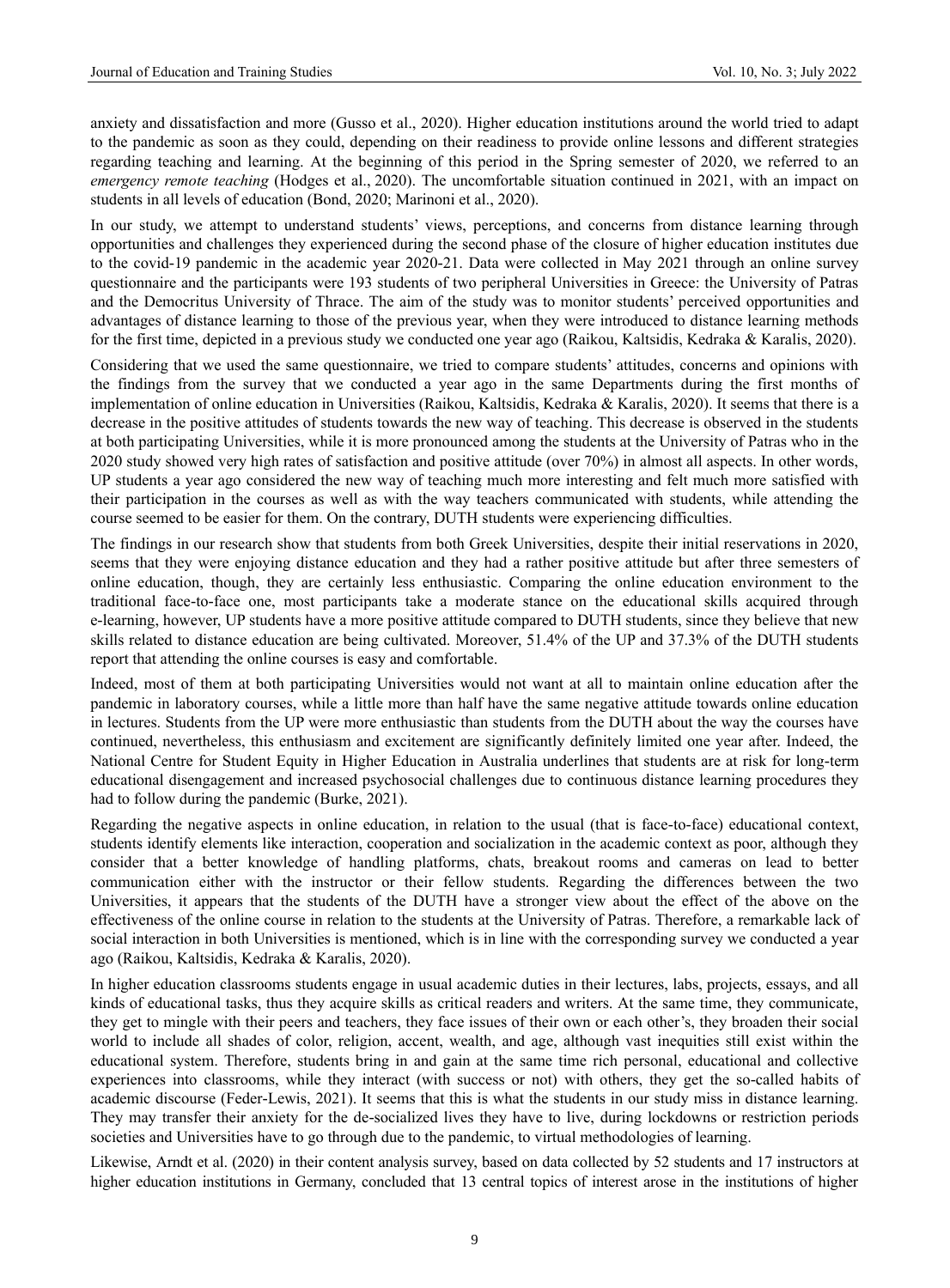education, adaptations made on workload, communication and interaction, prior experience in digital tools and their impact on courses, and the evaluation of the switch from in-person to online learning. Ismaili (2020) in her research in Hungary evaluated the initial experience of students in using new platforms for distance learning, like Teams and Zoom, and also explored the effects distance learning had on students' satisfaction and attitudes toward their education. She argues that there is a potential future for e-learning platforms in higher education institutions, since the results of her research showed that distance learning is still in an initial, developmental stage. Students tend to prefer traditional classrooms, but they have positive attitudes and willingness to engage in distance learning classes in the post-COVID19 pandemic era. A similar survey was conducted by Basford (2021) at the end of March 2021. She collected data from a quantitative in her education classes, aiming to gauge student satisfaction with their academic and campus experiences throughout the 2020-21 academic year. Basford argues that there are some teaching practices, that academia successfully used during the pandemic period, that can be held onto moving forward to the meta-covid era, e.g., break-out rooms, conferenced individually with students via Zoom and implemented partner discussion and group work that got students working together. Gusso, Schuster, and de Souza Gomes (2021) presenting a case study regarding emergency remote teaching in a course offered during the pandemic, report students' great satisfaction and gaining learning skills.

As for the feelings of the students when the University closed, the participants stated that they were mainly curious about what will happen, anxiety about when and how the studies will be continued, fear of the possibility of non-continuation of studies and sadness for the interruption of studies. Especially, the most intense feeling for the participating students at the University of Patras was the anxiety concerning their studies, while for the participants from the DUTH it was curiosity about what would follow. Accordingly, the main feeling expressed a year later for both the UP and the DUTH participating students, was relief that the studies were not interrupted. However, they still feel curious about how the studies will continue, while at the same time they feel happy that the courses continue. It seems that the educational context has changed from "normal" to "new normal". Teachers' identity is affected by their teaching and their practices (Friesen & Besley, 2013). Our findings agree with Crawford et al. [\(2020\)](https://educationaltechnologyjournal.springeropen.com/articles/10.1186/s41239-021-00282-x#ref-CR29), who analyzed in their research 20 countries' higher education intra-period digital pedagogy responses to COVID-19. They noted three typologies of response: the move to online teaching, ranging from no response through to social isolation strategies on campus, and rapid curriculum redevelopment for fully online offerings. In another study, Bozkurt et al. [\(2020\)](https://educationaltechnologyjournal.springeropen.com/articles/10.1186/s41239-021-00282-x#ref-CR22) analyzed data from 31 countries and identified the main issues of concern caused by the interruption of education, such as psychological pressure and anxiety, concerns on courses' delivery and evaluation methods.

Changes due to the digital delivery of courses have also affected the students and how they behave in online classes, forming a cycle since these behaviors again affect instructors and their teaching practices. Teachers have become more creative and flexible, bringing out new ideas to teach and how to design the educational context -and time- with maximum flexibility and accessibility. These results led us to reflect on several perspectives, ideas and provocations determining the COVID-19 crisis as an opportunity to describe experiences of working under the current conditions, facing the 'new normal", reconsidering some of the contradictions we have gone through, which have long existed in higher education, and re-forming and re-imagining new pedagogic possibilities, having no other option but to experiment and innovate under the conditions of anxiety, uncertainty and complexity. As noted by Strachan and Khan (2021), mentoring and support provided by faculty is necessary for STEM students as important aspects of their career development, to encourage them to stick to their goals.

Atieku-Boateng (2021) argued the extent to which online education will replace the traditional mode of learning. Despite technological tools and provisions, there is a core issue academia faced during the pandemic: how online education can replace the aspect of human interaction in respect of emotions, an aspect he feels that needs to be researched further. Mukherjee (2021) proposes a blended learning model as a learning strategy to deliver the courses. He argues that within a formal face-to-face course, academics could introduce online content in a regular teaching setting and highlighted that the quantum of blending accepted by the students has a positive correlation with their learning gain. Teachers who were usually just technology users are now changing to be the designers of learning systems. Students were not always provided sufficient support since the online courses were inadequately designed for all learners (Hargis, 2020) -but at the same time they were quite active in the social media through digital communitiesnow try to consolidate their digital communities towards being more conducive to learning. Moreover, both instructors and students who were mostly casual users of digital technology started to find more meaningful activities of digital education. Chu et al. (2020) argued for more support and training for educators "to adequately address students' diverse needs" (p. 222). Their study revealed some core issues concerning the future of virtual learning options for Universities, the need for appropriate faculty support and training to cope with the inevitable changes for adopting modern pedagogical practices within an e-learning environment. Additionally, all students must have access to appropriate technological equipment to ensure equity through virtual learning platforms. Finally, they conclude, there is a need for a culture to ensure commitment to support students to become active learners.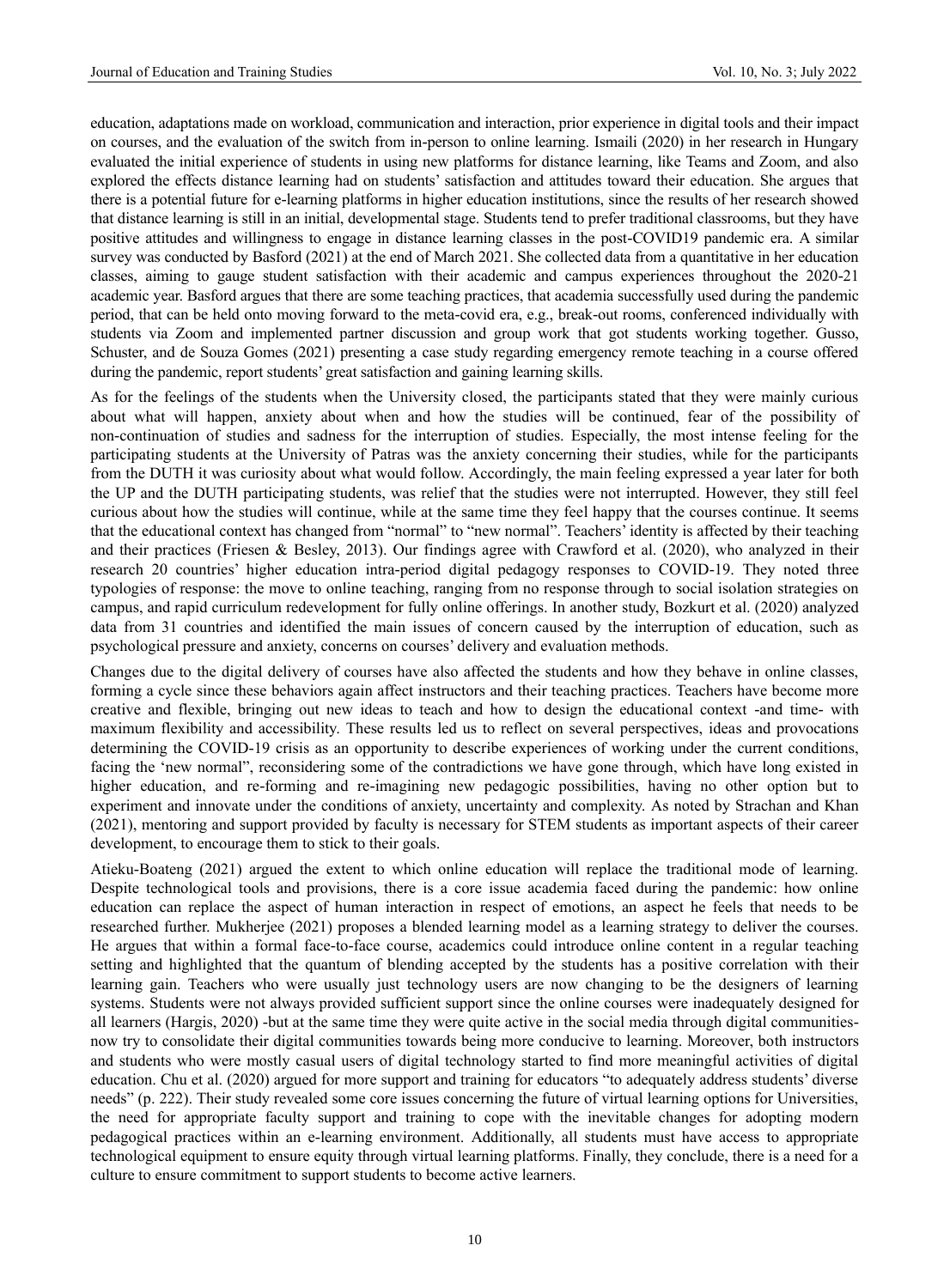## **6. Conclusions**

This study conducted in Greece tried to track the perceptions of students of the switch to online teaching and learning after their second academic year in distance education. Our study reveals that after one and a half years of delivering courses via online education, Greek students seem rather tired. They want to return to their learning normality, especially in laboratory courses, while they seem to have missed the face-to-face continuation, which they cherished, as they state, before the pandemic. They acquired new skills on tools and platforms used for teaching. We can conclude that the pandemic caused by COVID-19 has meaningfully affected students who were surveyed to determine how they assessed the transition from face-to-face education to online. The results clearly show that although they consider that distance education is modern, interesting, adequate and convenient, it cannot replace the social interaction they strive for in classrooms and labs with their peers and teachers. They admit that in the beginning, they were anxious but after experiencing digital education and its ability to offer learning opportunities, they considered attending the courses online easy and comfortable. Yet, not preferable!

Τhe pandemic has been a kind of catalyst towards the adoption of educational technology in higher education and faculty members had to reconsider their role in order to cope with the new teaching environment (Etedali, 2021). For University Pedagogy the issue of digital pedagogies must be faced with respect to the social integration they encourage, as it is one of the main functions of higher education (Moscardini, Strachan, & Vlasova, 2020). Still, a core question has not yet been answered: what kind of sociality can be achieved when students and their faculty only meet in the digital space? Therefore, we should take into consideration what challenges Universities face if they still care about their pedagogic and cultural role, without ignoring possible inequalities of access and outcomes in these new pedagogic environments.

We argue that we have all gained critical awareness due to the COVID-19 pandemic, which could be seen as a good opportunity to critically rethink pedagogical possibilities and innovations based on digital, online tools and skills the higher education community has gained. Moreover, it could trigger the reflection on the basic purposes of higher education, combined with a renewed vision of education that Universities and Academia can offer to students and societies, as well. During the pandemic, educational technologies have become an essential tool to provide distance education. Ghaleb Awad El Refae, Abdoulaye Kaba, Al Ain and Shorouq Eletter (2020) in their study suggested that traditional, non-distance learning in higher education institutions should keep offering courses through distance learning to prevent any shortcomings in the future. The discussion now moves on to how these experiences earned during the pandemic will shape higher education after the pandemic. Will the future of higher education be re-designed and re-constructed based on experiences gained during the pandemic? Will Universities return to "normality"? Or will they move on towards a new, post-digital future of education, which will turn upside-down the delivery of learning?

#### **References**

- American Psychological Association. (1972). *Ethical standards of psychologists*. Washington, DC: American Psychological Association.
- Arndt, C., Ladwig, T., & Knutzen, S. (2020). *Zwischen Neugier und Verunsicherung: Interne Hochschulbefragungen von Studierenden und Lehrenden im virtuellen Sommersemester 2020 [Between curiosity and uncertainty: Internal University surveys of students and lecturers in the virtual summer semester 2020].*  Hamburg. [https://doi.org/10.15480/882.3090.](https://doi.org/10.15480/882.3090)
- Atieku-Boateng, H. (2021). An evaluation of the effectiveness of online education and the extent to which online education will be replacing the traditional classroom teaching. *Academia Letters*, Article 2806. [https://doi.org/10.20935/AL2806.](https://doi.org/10.20935/AL2806)
- Basford, L. (2021). "COVID keepers": The teaching strategies we should hold onto after the pandemic ends. *Academia Letters*, Article 2332. https://doi.org/10.20935/AL2332.
- Bond, M., Bedenlier, S., Marín, V. I., & Händel, M. (2021). Correction to: Emergency remote teaching in higher education: mapping the first global online semester. *International Journal of Educational Technology, 18*, 61. https://doi.org/10.1186/s41239-021-00298-3
- Bozkurt, A., Jung, I., Xiao, J., Vladimirschi, V., Schuwer, R., Egorov, G., … & Paskevicius, M. (2020). A global outlook to the interruption of education due to COVID-19 Pandemic: Navigating in a time of uncertainty and crisis. *Asian Journal of Distance Education, 15*(1), 1-126. https://doi.org[/10.5281/zenodo.3878572](https://doi.org/10.5281/zenodo.3878572)
- Burke, J. (2021). Learning, teaching and teacher education in a Pandemic. *Journal of the World Federation of Associations of Teacher Education, 4*(1), 10-18.
- Charissi, A. (2020). The educational autobiography as a critical reflection tool towards personal and professional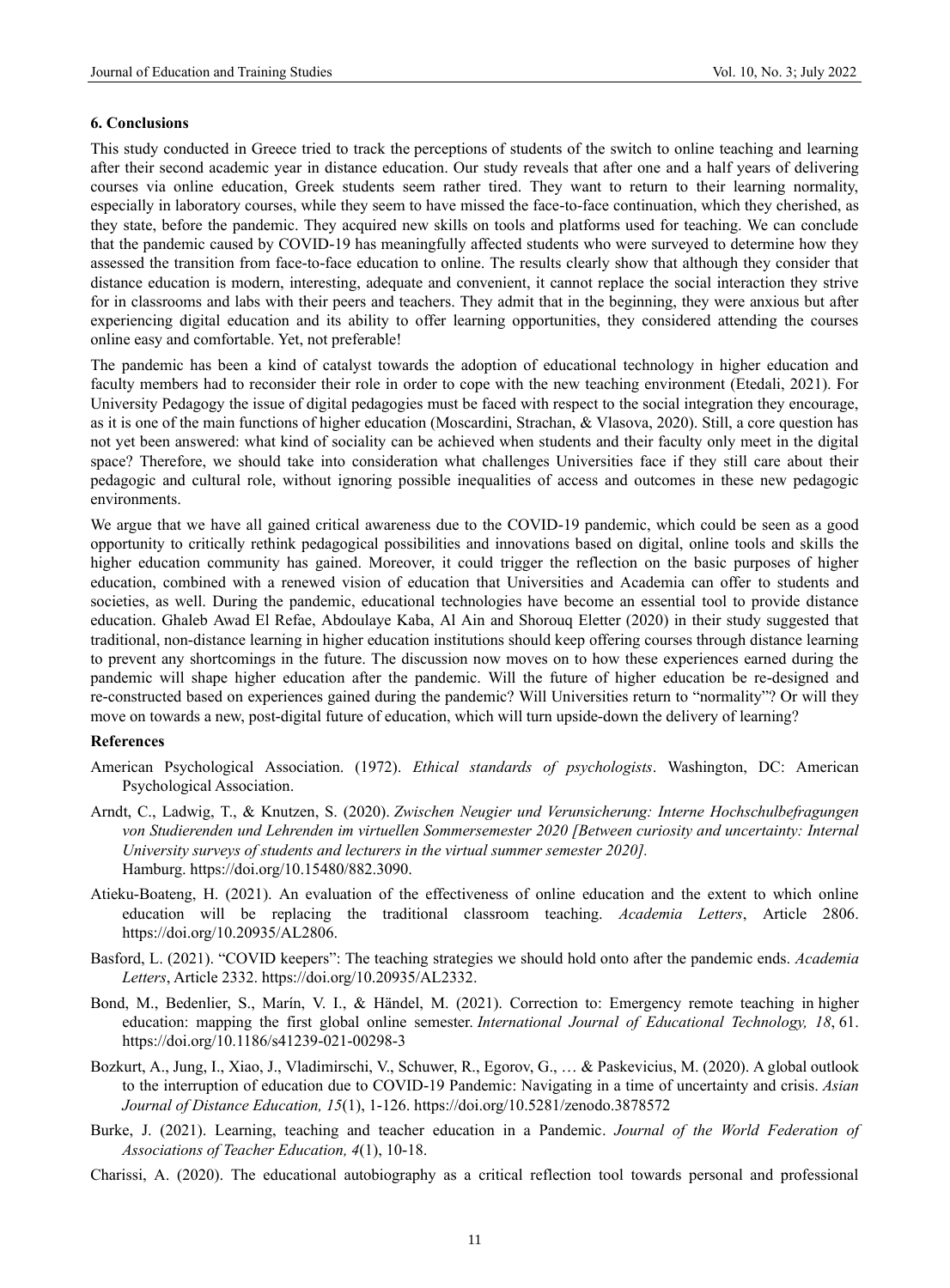development of pre-service early years practitioners, *European Journal of Education Studies, 7*(2), 71-89.

- Charissi, A., Tympa, E., & Karavida, V. (2020). Impact of the COVID-19 disruption on University students' perceptions and behavior, *European Journal of Education Studies, 7*(11), 222-238.<https://doi.org/10.46827/ejes.v7i11.3348>
- Chu, M., Craig, H., Yeworiew, L., & Xu, Y. (2020). Teachers' preparedness to accommodate student needs. *Canadian Journal of School Psychology, 35*(3), 210-224.<https://doi.org/10.1177/0829573520916610>
- Crawford, J., Butler-Henderson, K., Rudolph, J., Malkawi, B., Glowatz, M., Burton, R., & Lam, S. (2020). COVID-19: 20 countries' higher education intra-period digital pedagogy responses. *Journal of Applied Learning & Teaching, 3*(1), 120[. https://doi.org/10.37074/jalt.2020.3.1.7](https://doi.org/10.37074/jalt.2020.3.1.7)
- El Refae, G. A., Kaba, A., & Eletter, S. (2020). Distance learning during COVID-19 pandemic: satisfaction, opportunities and challenges as perceived by faculty members and students. *Interactive Technology and Smart Education*, 1741-5659. https://doi.org/10.1108/ITSE-08-2020-0128
- Etedali, M. M. (2021). Digital Identity and Teachers' Roles: A Post-COVID-19 Vision. *Academia Letters*, Article 1791. https://doi.org/10.20935/AL1791
- Feder-Lewis, S. (2021). Never Really All Grown Up: Identity and the Adult Learner in the Age of Constant Change. *Academia Letters*, Article 3068[. https://doi.org/10.20935/AL3068](https://doi.org/10.20935/AL3068)
- Friesen, M. D., & Besley, S. C. (2013). Teacher Identity Development in the First Year of Teacher Education: A Developmental and Social Psychological Perspective. *Teaching and Teacher Education, 36*, 23-32. <https://doi.org/10.1016/j.tate.2013.06.005>
- Giavrimis, P., & Nikolaou, S. M. (2020). The Greek University students' social capital during the COVID-19 pandemic, *European Journal of Education Studies, 7*(8), 1-16.
- Gusso, H. L., Schuster, J. H., & de Souza Gomes, Q. (2021). Emergency Remote Teaching: A brief report on a course for students and University professors regarding teaching during the pandemic. *Academia Letters*, Article 2004. https://doi.org/10.20935/AL2004
- Gusso, H., Archer, A. B., Luiz, F. B., Sahão, F. T., de Luca, G. G., Henklain, M., ... & Gonçalves, V. M. (2020). *Ensino superior em tempos de pandemia: Diretrizes à gestão universitária*. <https://doi.org/10.1590/es.238957>
- Hargis, J. (2020). What is effective online teaching and learning in higher education? *Academia Letters*, Article 13. https://doi.org/10.20935/AL13 1
- Hodges, C., Moore, S., Lockee, B., Trust, T., & Bond, A. (2020). The Difference Between Emergency Remote Teaching and Online Learning. EDUCAUSE *Review, 27*.
- <https://er.educause.edu/articles/2020/3/the-difference-between-emergency-remote-teaching-and-online-learning>
- Ismaili, Y. (2020). Evaluation of students' attitude toward distance learning during the pandemic (Covid-19): a case study of ELTE University. *On the Horizon, 29*(1). https://doi.org/10.1108/OTH-09-2020-0032
- Kamarianos, I., Adamopoulou, A., Lambropoulos, H., & Stamelos, G. (2020). Towards an understaning of University students' response in times of pandemic crisis (COVID-19), *European Journal of Education Studies, 7*(7), 20-40. <https://doi.org/10.46827/ejes.v7i7.3149>
- Kara, A. (2021). Covid-19 Pandemic and Possible Trends for the Future of Higher Education: A Review, *Journal of Education and Educational Development, 8*(1), 9-26.<https://doi.org/10.22555/joeed.v8i1.183>
- Karalis, T. (2017). Shooting a moving target: The Sisyphus boulder of increasing participation in adult education during the period of economic crisis, *Journal of Adult and Continuing Education, 23*(1), 78-96. <https://doi.org/10.1177/1477971417691782>
- Karalis, T. (2020). Planning and evaluation during educational disruption: lessons learned from COVID-19 pandemic for treatment of emergencies in education, *European Journal of Education Studies, 7*(4), 125-142.
- Karalis, T., & Raikou, N. (2020). Teaching in times of COVID-19: Inferences and Implications for Higher Education Pedagogy, *International Journal of Academic Research in Business & Social Sciences, 10*(5), 479-493. <https://doi.org/10.6007/IJARBSS/v10-i5/7219>
- Karavas, K., & Liontou, T. (2022). University Students Going Online During the COVID-19 Pandemic: Experiences from A Blended Delivery Course Model in Greece, In C. N. Giannikas (ed.), *Transferring Language Learning and Teaching from Face-to-Face to Online Settings* (88-107), IGI Global. https://doi.org/10.4018/978-1-7998-8717-1.ch005
- Kedraka, K., & Kaltsidis, C. (2020). Effects of the COVID-19 pandemic on University Pedagogy: Students' experiences